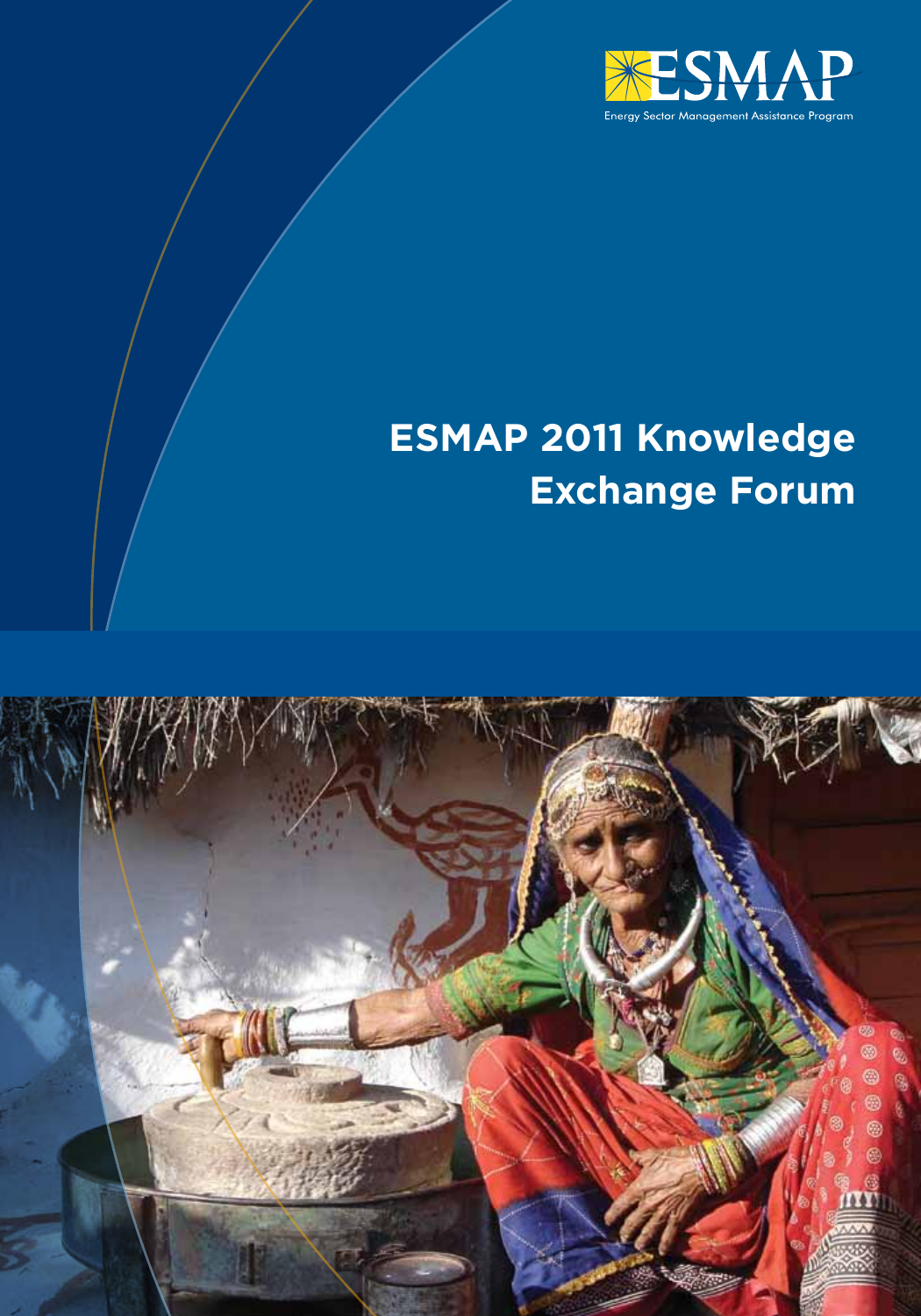## **ESMAP 2011 Knowledge Exchange Forum**

## **MISSION**

To assist clients—low- and middle-income countries to increase know-how and institutional capacity to achieve environmentally sustainable energy solutions for poverty reduction and economic growth.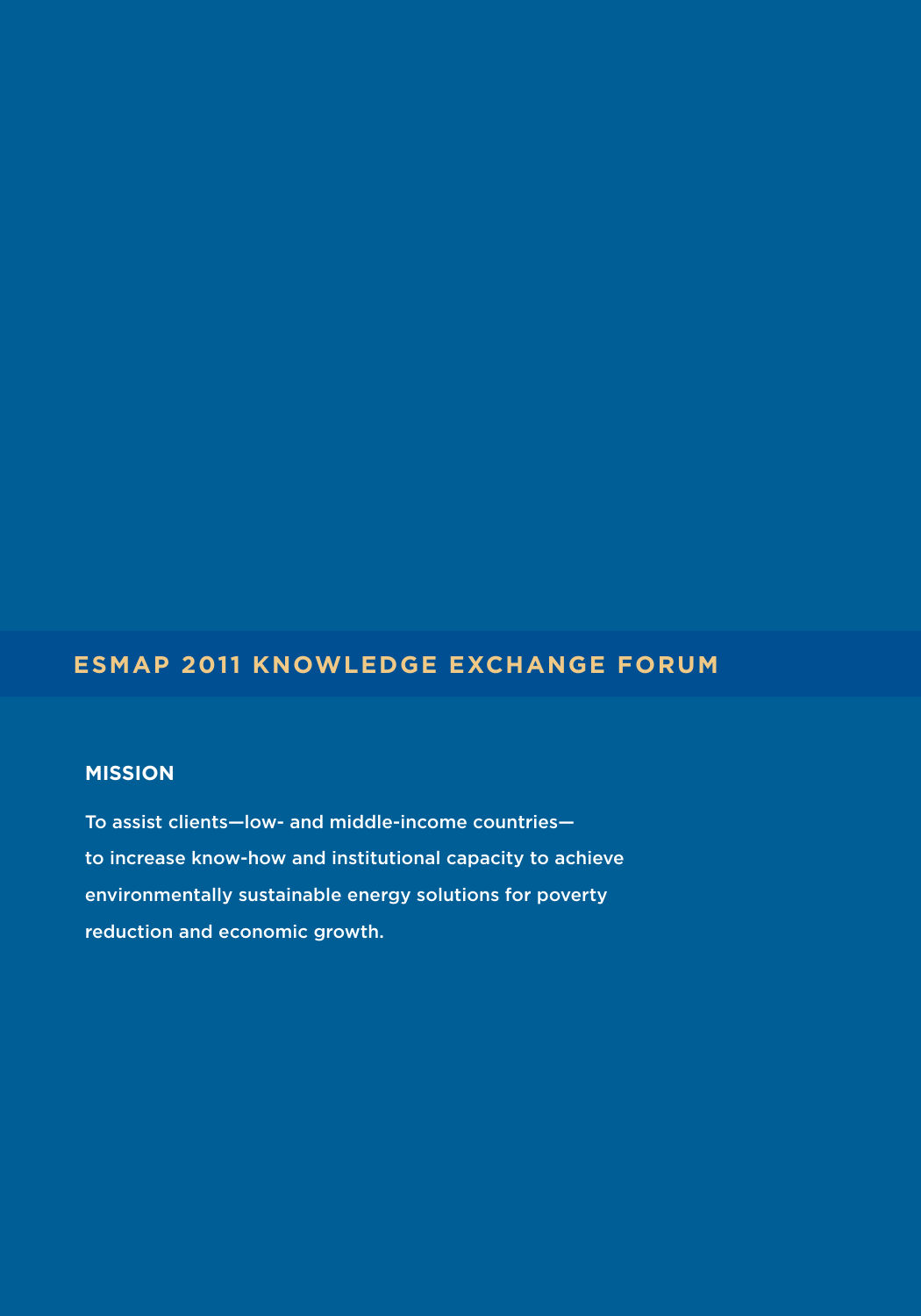## Dear Forum participant,

I would like to welcome you to the ESMAP 2011 Knowledge Exchange Forum. Building on last year's successful forum, this year we will showcase ESMAP's analytical and advisory activities, technical assistance, global knowledge products and innovative planning tools. We hope the forum will be an opportunity for participants to interact with ESMAP donors and clients, learn from the experiences of operational staff, and explore current topics and cutting-edge solutions in the energy sector.

This booklet is your guide through the day's presentations with brief introductions of our guest speakers. The morning sessions will involve presentations that focus on: (i) Better Informed Policymaking; (ii) Improved Client Capacity; (iii) A Roundtable of Renewable Energy Practitioners; (iv) Cutting-Edge Energy Solutions; and (v) Innovative Thinking – Showcase of ESMAP's Knowledge Products.

The ESMAP 2011 Knowledge Exchange Forum is the product of the collective hard work of the entire ESMAP Team and colleagues in the World Bank energy units. Special thanks to the following members of the ESMAP Team for organizing this inaugural event: Vanessa Lopes and Andres Londono developed the Forum action plan and coordinated the agenda, individual sessions, and activities; Heather Austin assisted in executing the Forum action plan, and together with Marjorie Araya developed this brochure and many of the Forum materials; Nyra Wallace worked tirelessly to help with travel arrangements for our guest speakers and event logistics; Gloria Whitaker diligently assisted the team with event coordination and logistics; and Agnes Biribonwa developed and executed the Forum outreach plan.

In addition, I would like to thank all who developed and coordinated the various sessions from inception to fruition. Finally, special thanks to all guest speakers for bringing this 2011 ESMAP Knowledge Exchange Forum to life.

We are very glad to count you among the forum participants and I hope you enjoy the 2011 ESMAP Knowledge Exchange Forum.

Thank you in advance for your participation. I look forward to hearing your feedback.

Sincerely

Rohit Khanna Program Manager, Energy Sector Management Assistance Program The World Bank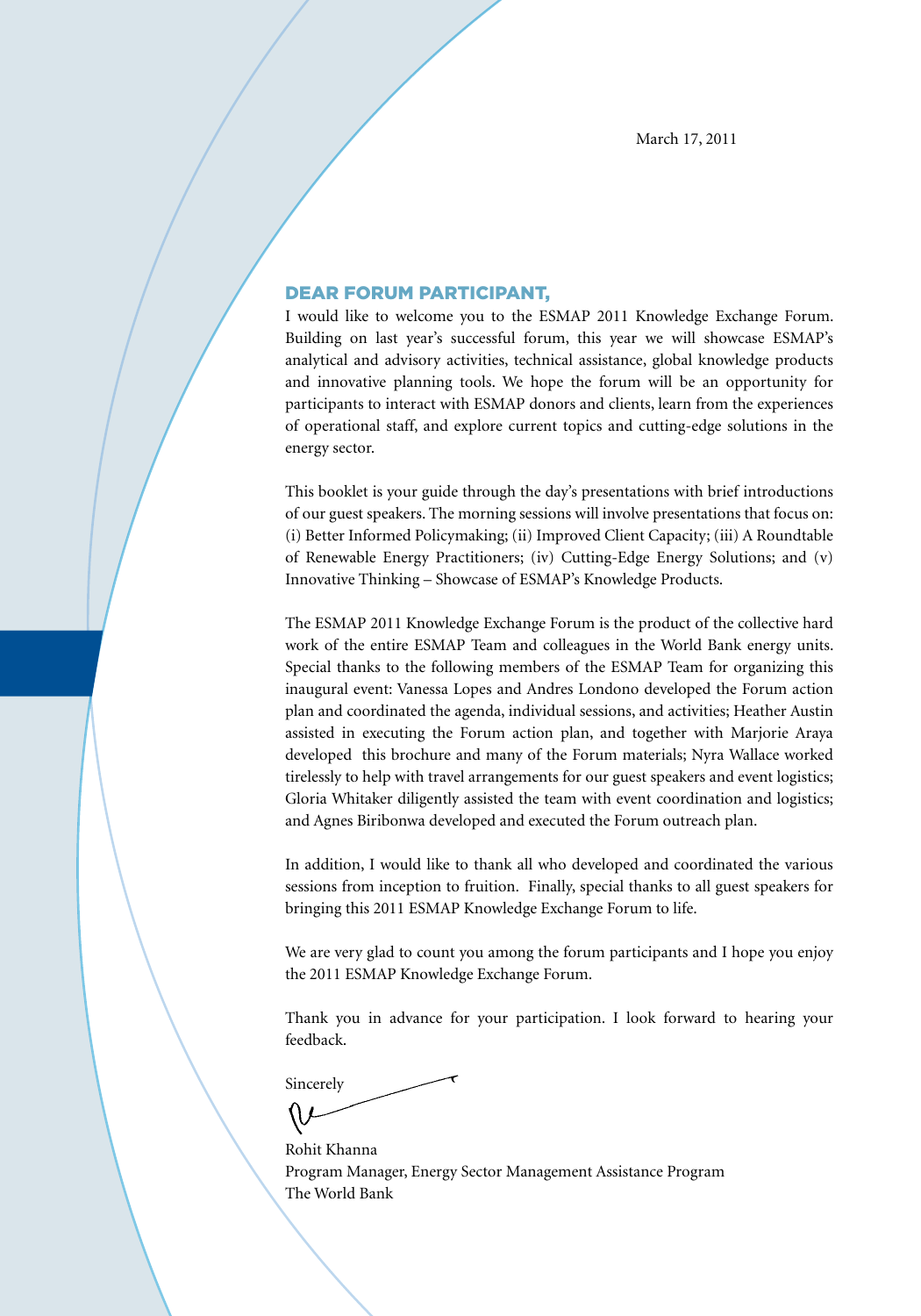## ESMAP: KNOWLEDGE EXCHANGE FORUM AGENDA

#### **THURSDAY | MARCH 17, 2011 | World Bank, Room MC4-800 Washington DC**

*Chair: Mr. Rohit Khanna, ESMAP Program Manager* 

- **8:15-9:00 Registration to ESMAP Knowledge Exchange Forum (outside the meeting room)** *Please allow time for security screening at the visitor's entrance of the World Bank*
- **9:00-9:20 Introduction by Chair**  Opening Remark | *Daniel Kammen, Chief Technical Specialist, World Bank*

#### **SESSION 1 | BETTER INFORMED POLICY**

| $9:20-10:20$ | Egypt:                     | Power Sector Vulnerability Assessment   Rome Chavapricha, World Bank         |
|--------------|----------------------------|------------------------------------------------------------------------------|
|              | Armenia:                   | Energy Efficiency in Municipal Social Facilities   Tamara Babayan, Renewable |
|              |                            | Resources & Energy Efficiency Fund (R2E2 Fund)                               |
|              | China:                     | Renewable Energy & Climate Mitigation   Ximing Peng, World Bank              |
| 10:20-10:40  | Q & A and Group Discussion |                                                                              |
| 10:40-10:50  | <b>Morning Break</b>       |                                                                              |
|              |                            |                                                                              |

#### **SESSION 2 | Improved Client Capacity**

| 10:50-11:50 | India:   | Sector Engagement and Transformation   Mohua Mukherjee, World Bank          |
|-------------|----------|-----------------------------------------------------------------------------|
|             | Mali:    | Gender Integration in Africa's Energy Projects   Alassane Agalassou, AMADER |
|             | Morocco: | Industrial Integration of Concentrated Solar Power Technologies Badr Ikken, |
|             |          | Moroccan Agency for Solar Energy                                            |

#### **11:50-12:20 Q & A and Group Discussion**

#### **SESSION 3 | ROUNDTABLE DISCUSSION: Renewable Energy Practicioners**

*Lunch boxes available for pick up outside meeting room* 

| 12:20-1:20 | Namibia:     | Policy and Country Objectives for Scaling up RE   Kudakwashe Ndhlukula,<br>Renewable Energy and Energy Efficiency Institute |
|------------|--------------|-----------------------------------------------------------------------------------------------------------------------------|
|            | Philippines: | RE Development from a Regulator's Perspective   Rauf Tan, Energy Regulatory<br>Commission                                   |
|            |              | <b>South Korea:</b> Global Green Growth Institute Objectives and Experiences   Taeyong Jung, Global                         |
|            |              | Green Growth Institute                                                                                                      |
|            | Global:      | Bloomberg New Energy Finance: Overview of RE Market Development Trends<br>Ethan Zindler, New Energy Finance                 |
| 1.20.1.40  |              |                                                                                                                             |

#### **1:20-1:40 Q & A and Group Discussion**

#### **SESSION 4 | CUTTING-EDGE ENERGY SOLUTIONS**

| $2:40-3:00$ | Mexico:   | Low Carbon Development   Todd Johnson, World Bank<br>O & A and Group Discussion                     |
|-------------|-----------|-----------------------------------------------------------------------------------------------------|
|             | Tanzania: | Innovation in Delivery of Services   Justina Uisso, Rural Energy Agency                             |
| $1:40-2:40$ | Turkev:   | Energy Market Reform & Making Cities Energy Efficient Sameer Shukla and Mara<br>Warwick, World Bank |

#### **SESSION 5 | INNOVATIVE THINKING – SHOWCASE OF ESMAP's KNOWLEDGE PRODUCTS**

*Chair: Mr. Istvan Dobozi, Lead Energy Economist, ESMAP*

- **3:00-3:15** ESMAP's KNOWLEDGE PRODUCTS | Agnes Biribonwa and Istvan Dobozi, ESMAP
- **3:15-3:30** CLOSING REMARKS | Representatives of ESMAP Donors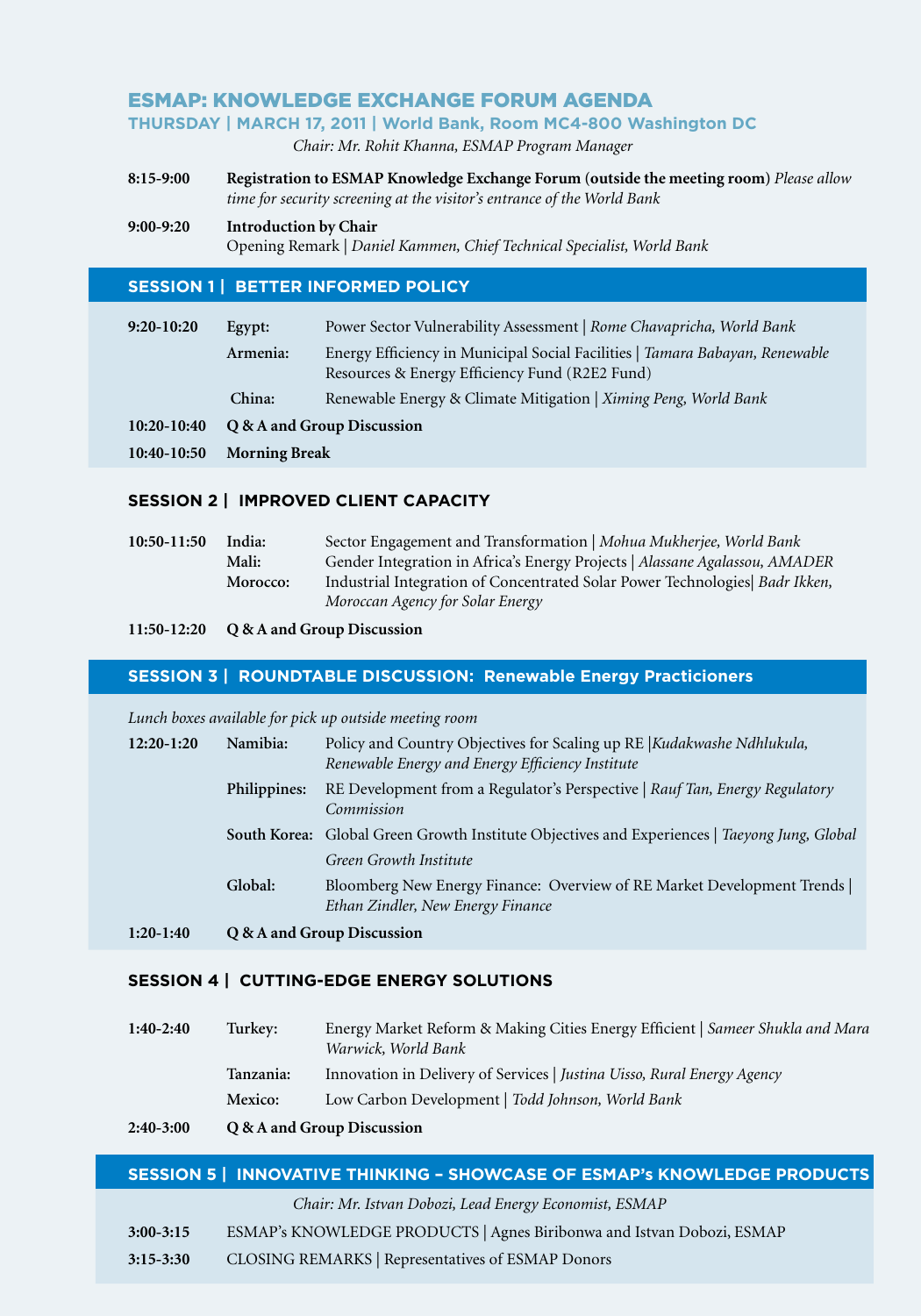## SPEAKERS BIOS *In Alphabetical Order by Last Name*



#### **Alassane Agalassou | MALI**

*Director of Rural Electrification Malian Agency for the Development of Household Energy and Rural Electrification (AMADER)* 

Since January, 2010 M.AGALASSOU Alassane is Director of the Rural Electrification of the Malian Agency for the Development of the household Energy and Rural Electrification (AMA-DER). From April 2004 to December 2009, he is officer of Rural Electrification projects in the same agency. Before he joined the team of the AMADER, 06 years ago, AGALASSOU occupied

responsibilities within the national Electricity Company ( EDMsa) namely: i) Costumer Director; (ii) sale Manager; (iii) officer of Management control; iv) Assistant of the Chief Executive of EDMSA; and (v) Power Engineer, Project manager. Mr AGALASSOU holds a Diploma of higher education in management (3eme Cycle) - Strategy and Management of Company; University - PARIS I-SORBONNE and of the Center of Financial, economic and banking Studies (CEFEB) of the French Agency of Development (AFD). He also holds an electromechanic engineering degree of the InterAfrican Electrical Engineering College (ESIE) Bingerville-Côte d'Ivoire. He is member of the committee of advisors of Africa Electrification Initiative (AEI) project of the World Bank.



#### **Tamara Babayan | ARMENIA**

*Director*

*Renewable Resources and Energy Efficiency Fund (R2E2 Fund)* 

Tamara Babayan joined the energy reforms society of Armenia about 11 years ago becoming a manager of heating and utility projects financed by the World Bank and continuously cooperate with all main players involved in energy efficiency and renewable energy area, including the

projects financed by the IFIs, commercial banks, NGOs, public authorities, etc. Having not only technical, but also financial/economic background, experience in legal-regulatory improvement, she proposes innovative and at the same time realistic approaches to identify and solve problems and barriers for further development of the sector. During these years she actively cooperates with stakeholders and became one of the active members of green energy society. She is responsible for management of several projects implemented with support of the WB, namely Urban Heating Project, Renewable Energy Project, Geothermal Project, Electricity Supply Reliability and Energy Efficiency Project Preparation Facility and the GEF grant. Tamara was financial manager of WB Transport project (2000-2003) before appointment as a Director of Heating PIU (2003-2005) and then R2E2 Fund (2005-till now). From 1998-2000 she was in charge of financial planning and monitoring of donor projects portfolio within the Ministry of Finance and economy. She has a diploma in Public Administration from the Public Administration School of RA and a Diploma in Physics from the Yerevan State University in Armenia.



#### **Rome Chavapricha | WORLD BANK**

*Senior Infrastructure Specialist - Middle East and North Africa Region World Bank Group*

Rome is a senior infrastructure specialist in the MENA Region where he joined in 2006. His work program spans investment lending, guarantee, and analytical and advisory activities in the energy and water sectors in Jordan, Egypt, Israel and Iran. Rome was a task leader for the

ESMAP-funded power sector financial vulnerability assessments for Egypt and Jordan, concluded in February 2010. A financial analyst by training, Rome had worked in corporate and project financing prior to joining the Bank.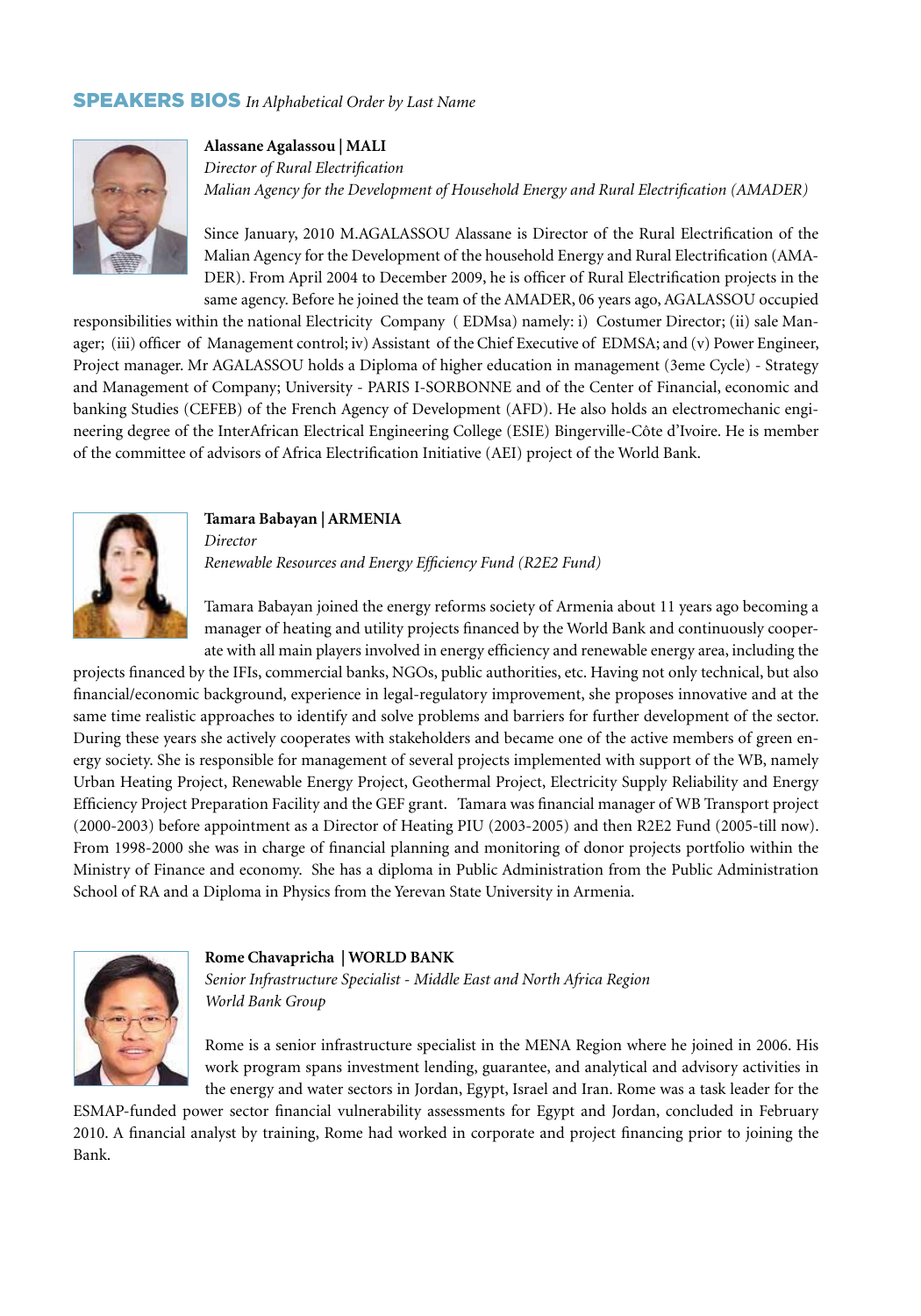

#### **Badr Ikken | MOROCCO**

*Director of Integrated Development Moroccan Agency for Solar Energy (MASEN)*

Mr. Badr Ikken has been with the Moroccan Agency for Solar Energy (MASEN) as the Director of Integrated Development (R&D, Industrial Integration, and Education) since 2010. He has a mechanical engineering degree from the Technical University of Berlin.



#### **Todd Johnson | WORLD BANK**

*Lead Energy Specialist –Latin America and the Caribbean Region World Bank Group*

Todd M. Johnson is a lead energy specialist in the Sustainable Development Department of the Latin America and the Caribbean Region of the World Bank. Since joining the Bank in 1991, he has worked on a variety of energy and environment-related topics, including acid rain control

and climate change. He has coauthored numerous articles and reports, including China: Issues and Options in Greenhouse Gas Emissions Control (1994), Climate Change Mitigation in the Urban Transport Sector (2003), and Residential Electricity Subsidies in Mexico: Exploring Options for Reform and for Enhancing the Impact on the Poor (2009). He holds a PhD in economics from the University of Hawaii.



#### **Taeyong Jung | SOUTH KOREA** *Deputy Executive Director Global Breen Growth Institute*

Dr. JUNG Tae Yong is currently the Deputy Executive Director of Global Green Growth Institute (GGGI) located in the Republic of Korea. He also serves as Board Member of Korea Society for Environmental Restoration and Revegetation Technology, and Coordinator of Asia Energy

and Environment Modeling Forum (AEEMF). He was the Principal Climate Change Specialist of the Asian Development Bank (ADB) and the Senior Energy Economist of the World Bank, USA. He was formerly the project leader in Climate Policy Project at Institute for Global Environmental Strategies (IGES), Japan and the Executive Director at Council on Energy & Environment Korea (CEEK). He assumed the role of Senior Advisor of Energy and Climate Change Task Force in Presidential Transition Committee, Republic of Korea and Commissioner of Presidential Committee on Green Growth, Republic of Korea in 2009 to 2010. Educated at Seoul National University (BA), The State University of New Jersey (MA) and The State University of New Jersey (Ph.D.), In 2004, he was a Visiting Researcher at Joint Global Change Research Institute, University of Maryland, USA and a Joint Research Fellow at National Institute for Environmental Studies (NIES), Japan.



#### **Mohua Mukherjee | WORLD BANK**

*Senior Energy Specialist - South Asia Region World Bank Group*

Mohua Mukherjee is a Senior Energy Specialist with the World Bank's South Asia Energy Unit. She has worked in various sectors including trade/finance/industry, municipal finance for urban water investments, sovereign debt management, health sector financing and health policy,

macroeconomics, private sector development, and energy, in 26 countries (so far!) in five regions since she joined the Bank over 20 years ago. During a leave of absence from the World Bank from 1995-2000, she was recruited as a Vice President at Citibank, N.A. in Nairobi, Kenya, where she headed the Corporate Finance department and was responsible for the roll-out of new financial products for the bank's multinational and top-tier local corporate cli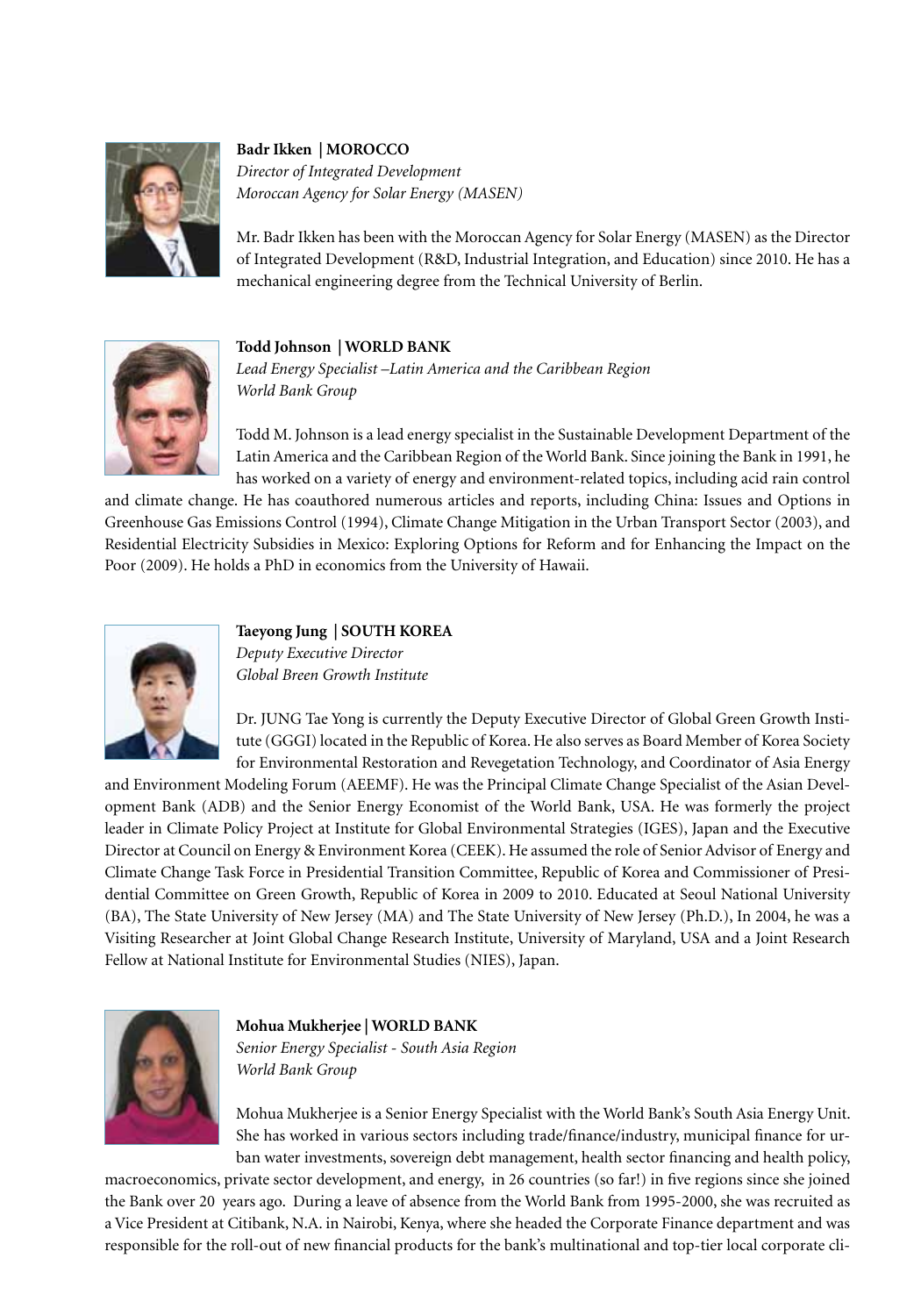ents. Still in Nairobi, where she was also a weekly columnist writing about financial topics in the business section of The Daily Nation newspaper, Mohua was invited to join ABN AMRO Bank, to serve as Assistant General Manager and start up a similar Corporate Finance department to compete with Citibank in order for ABN AMRO to retain its premier corporate clients. ABN AMRO's high-value clients included large flower exporters and horticulture companies, who later became very established and reliable generators of foreign exchange and employment for Kenya. Back at the World Bank in 2000, Mohua worked in the Africa Region until 2009, in separate assignments covering both the private sector development group and the energy sector. She has recently joined the South Asia region's energy unit, where she is leading an initiative called the South Asia Regional Energy Studies Series (SA-RESS). SARESS seeks to build up the region's "intellectual capital" on the energy policy and implementation challenges faced by its clients as they balance the needs for increased energy production to sustain high rates of economic growth, with their desire to transit to a low carbon sustainable development strategy. ESMAP provides important financial support to SARESS.

#### **Kudakwashe Ndhlukula | NAMIBIA**



*Coordinator - Renewable Energy and Energy Efficiency Institute (REEI) Polytechnic of Namibia* 

Kuda is the Coordinator of the Renewable Energy and Energy Efficiency Institute (REEEI) at the Polytechnic of Namibia. As an energy engineer he has more than 10 years experience in energy related projects and environmental management systems. He gained valuable experi-

ence on all facets of electricity trading within Southern African Power Pool and energy management and has researched on energy and environmental policy. Kuda was born and educated in Zimbabwe. He joined REEEI in 2007 coming from Zimbabwe Electricity Supply Authority where he worked as an Electricity Trader. As Coordinator of REEEI, Kuda's main functions include identifying, sourcing and managing programmes and projects and coordinating research at the Institute. Current projects include; the Namibia Energy Regulatory Framework, Concentrating Solar Power Plant for Namibia, Energy Efficiency in Buildings and Energy Shops, amongst others. Kuda is a Certified Energy Manager and has an MSc in Renewable Energy Engineering and an MBA.



#### **Ximing Peng | WORLD BANK**

*Senior Energy Specialist – East Asia and Pacific Region World Bank Group*

Ximing Peng, Senior Energy Specialist, based in World Bank Beijing Office. Mr. Peng worked as a senior power engineer in China State Power Corporation before he joined the Bank. He conducted the power system planning study, economic and financial analysis for many Bank-

financed lending projects in China. After he joined the Bank in 2005, he mainly works on renewable energy and power sector related AAA and lending projects. He was the task team leader for several ESMAP projects, and now he is the TTL for a GEF project, two investment lending projects and two carbon financing project.



#### **Sameer Shukla | WORLD BANK**

*Senior Energy Specialist – Europe and Central Asia Region World Bank Group*

Sameer SHUKLA, Senior Energy Specialist joined the Bank in June 1996 in the South Asia Region; he has been working in the Infrastructure and Energy Department of the Europe and Central Asia Region since November 2004. He is currently working as the team leader on the electricity and gas sector program of the Bank in Turkey; has been responsible for preparing,

appraising and supervising projects in renewable energy, electricity transmission and distribution, generation re-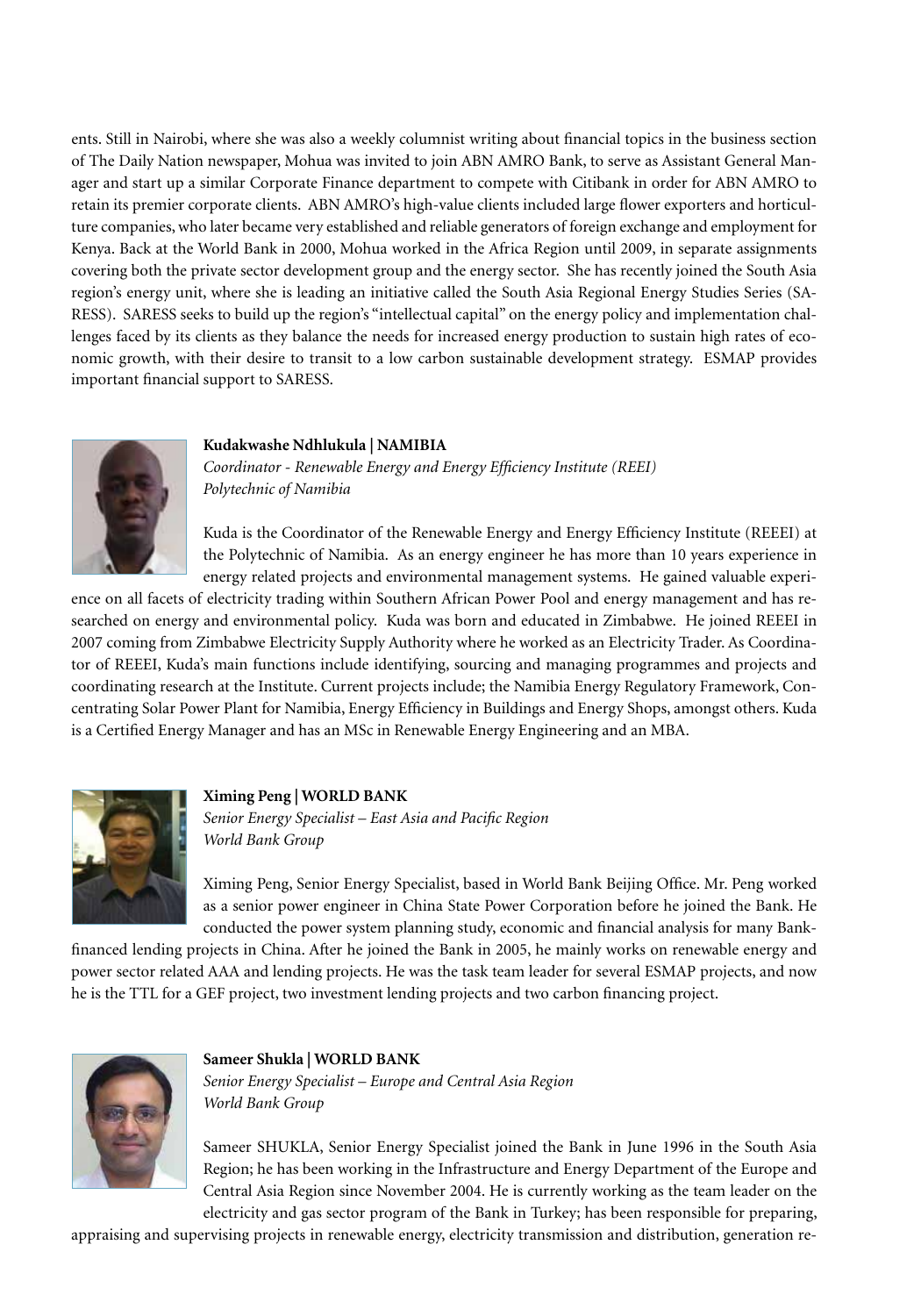habilitation, and gas transmission investments. Also responsible for policy dialog on ongoing electricity sector reforms – implementation of an electricity market, supply security issues, clean technology development, privatization of distribution, restructuring and privatization of generation etc. Recent work includes leading the Private Sector Renewable and Energy Efficiency Project, which is the first project to be approved for using the Clean Technology Fund (CTF). Some highlights of his work in South Asia included leading a power restructuring project in Rajasthan, jointly managing a similar project in Uttar Pradesh, and working on the financial aspects of power sector restructuring in other Indian states such as Haryana. Jointly managed the preparation of a strategy for the Bank's involvement in the hydro sector in India, and started preparation for the first hydro project pursuant to this strategy. Also worked on several sub-national adjustment operations with primary responsibility for the dialog on power sector reforms and the integration of power sector finances into the overall fiscal framework. From 1994 to 1996, he worked in the Corporate Finance division of Price Waterhouse, focusing on consulting and financial advisory work in the energy sector. He holds an M.B.A. (Finance) from the Indian Institute of Management Calcutta, India.



#### **Rauf A. Tan | PHILLIPINES** *Commissioner Energy Regulatory Commission*

Rauf Tan is a Commissioner of the Philippine's Energy Regulatory Commission (ERC) with more than 25 years of extensive experience in the electric power industry in the fields of finance, marketing, management, utility economics, financial systems, public relations, privati-

zation, and energy regulation. As an energy regulator, he is mainly responsible in the ERC's general functions relating to tariffs and rates, wholesale electricity spot market, open access and retail competition and strategic planning. He spearheaded the promulgation and implementation of the performance-based regulation (PBR) of the transmission and distribution utilities in the Philippines. He is now in the forefront of development and execution of the regulatory framework for Renewable Energy Commissioner TAN is a Certified Public Accountant and obtained his Bachelors of Science in Business Administration and Accountancy from the University of The Philippines, Diliman in 1982.



**Justina Uisso | TANZANIA** *Projects Manager Rural Energy Agency (REA)*

Justina Pius Uisso has three years working with Rural Energy Agency after working for the Ministry of Energy and Minerals for the past twenty years and has experience from working with national and international energy issues including renewable energy and rural electrifica-

tion related issues. Uisso holds a Masters degree in Survey Integration for Resource Development with specialization in Rural Energy Development. Co-ordinate the energy activities done by different NGO's, Gender and energy related issues and represent the Ministry on gender/energy activities. She has experience in mainstreaming gender concern in development planning and project management. Uisso has extensive experience from working with different energy stakeholders including Development Partners. Uisso is working as Project Appraisal and Supervision Manager. She is currently coordinating Tanzania Energy Development Project (TEDAP) financed by World Bank. This is the first project to employ the approach of Standardized Power Purchase Agreement and Tariff for small off-grid and renewable energy projects. Other project experiences include coordinated a program on Institutional Support to the Ministry of Energy and Minerals with four components; establishment of (i) Rural Energy Agency; (ii) Environmental Unit; (iii) Management of Energy Information System; and (iv) Capacity Building.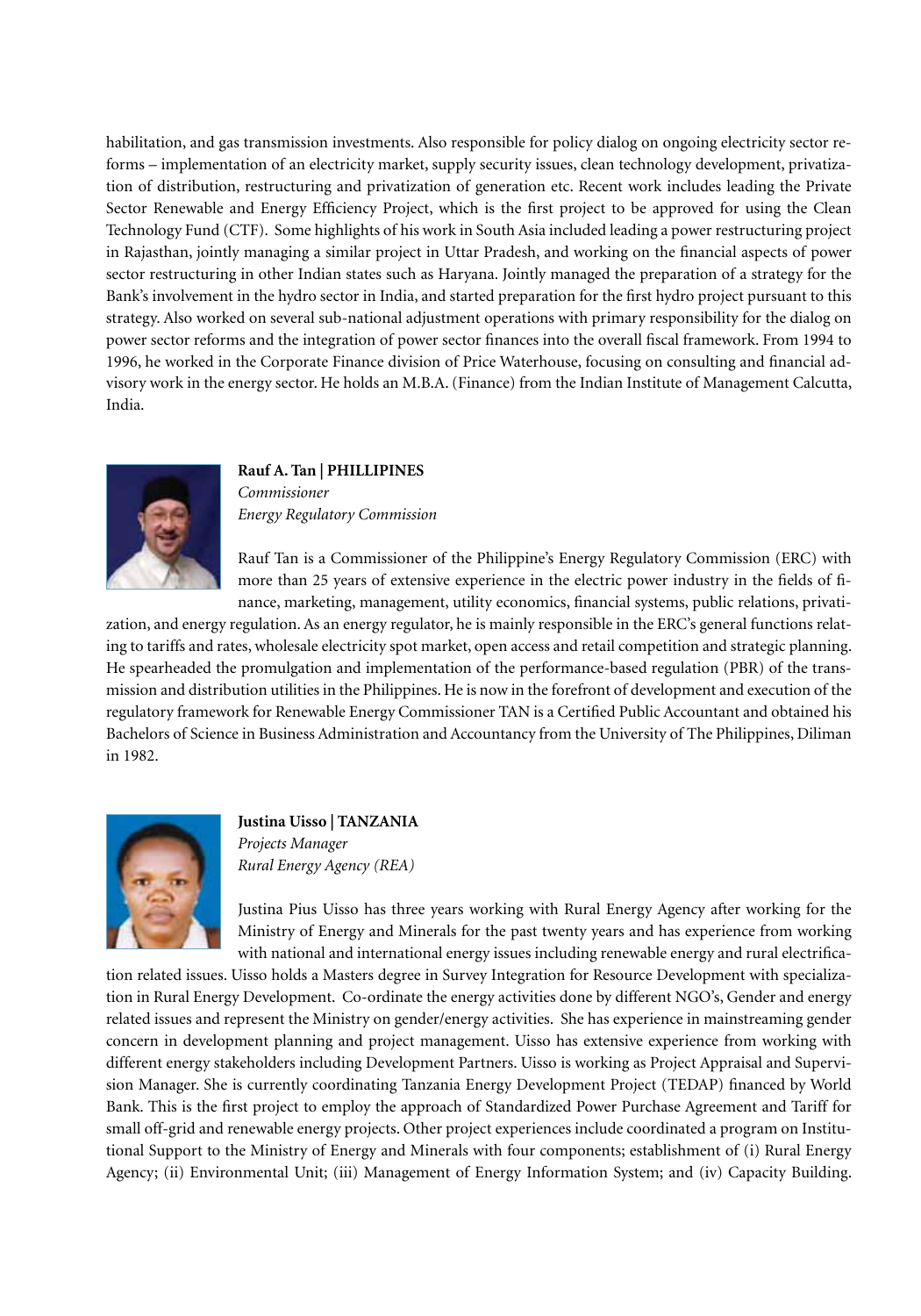Uisso has experience of preparing Procurement Plan using World Bank guidelines and has participated in preparation of Expression of Interest and Request for Proposals (RFP) for consultancy services as well as taking part in the bids evaluation. In addition, Uisso participated fully during the formulation and review of the National Energy Policy and establishment of Rural Energy Agency and Fund.



## **Mara Warwick | WORLD BANK**

*Country Sector Coordinator - Turkey*

Mara Warwick is an environmental engineer with an M.S. and Ph.D. from Stanford University. She has worked in the field of urban environmental management and disaster response for 16 years. She has managed water supply, wastewater, solid waste and flood control projects in China, the Philippines and Turkey. After the devastating earthquake in Sichuan Province, Chi-

na in May 2008, Ms Warwick led the World Bank's emergency loan in support of the Government of China's reconstruction program. Since January 2010, Ms Warwick has been working in the World Bank's Europe and Central Asia region as Country Sector Coordinator for Sustainable Development for Turkey and is now based in Ankara. Ms Warwick is responsible for coordination of the World Bank's program of development policy and investment lending in the energy, environment, urban, rural development, transport and social development sectors. In addition, she leads the urban team's work in Turkey and is responsible for the municipal environmental services and sustainable cities agenda.



#### **Ethan Zindler | UNITED STATES** *Head Policy Analyst Bloomberg New Energy Finance*

Ethan Zindler is Head of Policy Analysis at Bloomberg New Energy Finance, the world's leading provider of data, research, and news on the clean and low-carbon energy sector. Zindler is charged with managing and expanding BNEF's coverage of key policy developments around

the globe impacting renewables, biofuels, and energy efficiency. From 2006 to May 2010, Zindler served as BNEF's Head of North American Research. In that role, he set the firm's research agenda for the US, Canada, and Mexico while overseeing a regional team of analysts, researchers, and news writers. Based in Washington, Zindler's particular area of expertise is US clean energy policy and he has written extensively on the Obama administration's moves on key regulations as well as about legislation before Congress. Zindler serves as New Energy Finance's main spokesperson in North America and has been quoted extensively in the media, including in the Wall Street Journal, the Associated Press, Fortune, and elsewhere. He has spoken at numerous conferences including those organized by the United Nations, National Governors Association, Platts, and others. Zindler previously served in the Clinton White House and on several major political campaigns. He also spent two years as a reporter covering the controversy surrounding the proposed Cape Wind offshore wind farm. He holds an MBA from Columbia Business School and a BA from Georgetown University.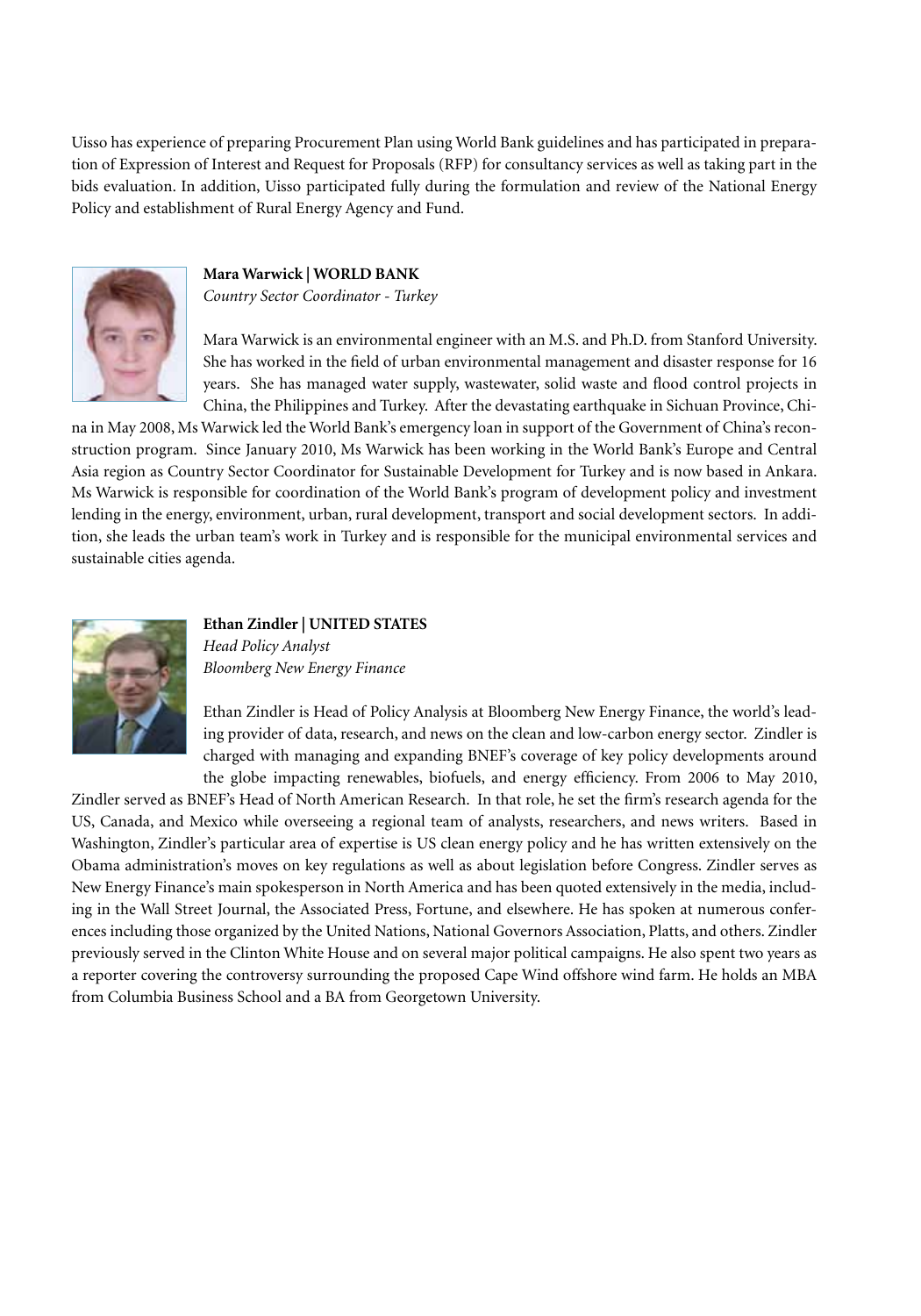## ESMAP TEAM

**Rohit Khanna | Program Manager**  Marjorie Araya | Program Assistant (Web Content/Publishing/AFREA) Pierre Audinet | Sr. Energy Economist Heather Austin | Publishing Associate Ranjan Bose | Sr. Energy Specialist (Transport Efficiency) Yvette Bossman | Extended Term Consultant (SME Specialist) Agnes Biribonwa | Extended Term Temporary (Communications Assistant) Amadou Camara (SDNRM) | Resource Management Analyst Istvan Dobozi | Lead Energy Economist (Program Team Leader/Thematic Coordinator) Jane Ebinger | Sr. Energy Specialist (Thematic Coordinator) Miki Endo | Operations Officer (Trust Fund Administration) Femi Faleye | JPPAD–Research Analyst Magnus Gehringer | Sr. Energy Specialist (Geothermal Energy) Feng Liu | Sr. Energy Specialist (Energy Efficiency) Victor Loksha | Consultant Andres Londono | Operations Officer (Portfolio Management) Vanessa Lopes | Operations Analyst Alain Ouedraogo | Operations Analyst Venkata Ramana Putti | Sr. Energy Specialist Bipulendu Singh | Extended Term Consultant (Operations Analyst) Jas Singh | Sr. Energy Specialist (Energy Efficiency) Cindy Suh | Sr. Strategy and Operations Officer (Program Team Leader/Partnerships) Nyra Wallace | Program Assistant (ESMAP Transactions) Gloria Whitaker | Program Assistant (ESMAP Team) Tao Xue | JPA–Research Analyst

## **Regional Coordinators**

Africa | Dana Rysankova, Sr. Energy Specialist East Asia & Pacific | Beatriz Arizu de Jablonski, Sr. Energy Specialist Europe & Central Asia | Peter Johansen, Sr. Energy Specialist Latin America & Caribbean | Xiaoping Wang, Sr. Energy Specialist Middle East & North Africa | Fowzia Hassan, Operations Analyst South Asia | Sudeshna Banerjee, Economist